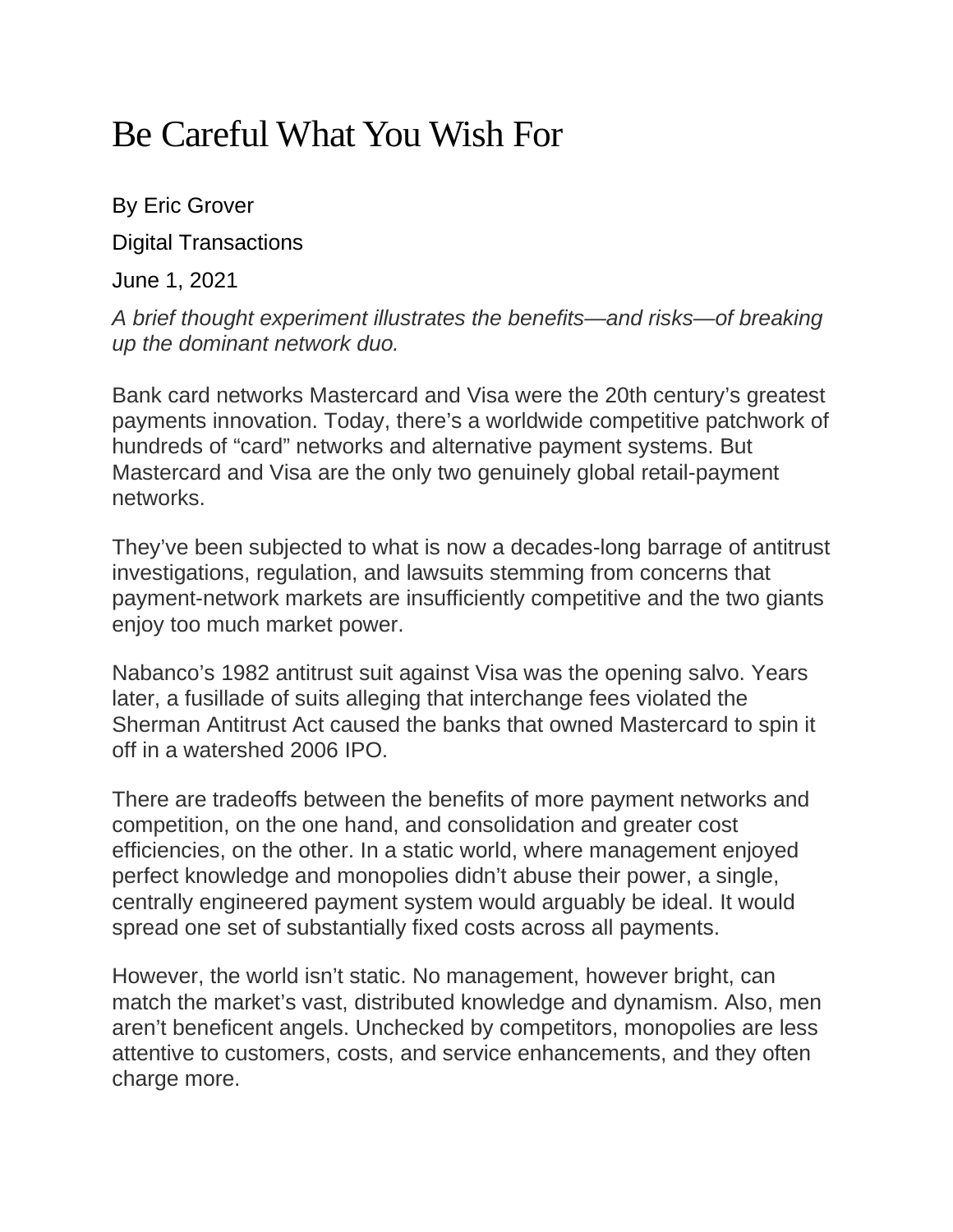Free-market competition is the most vigorous and ruthless regulator of value, continuously re-allocating resources from underperforming enterprises to those maximizing value. Hence, more cross-border and national payment-network competition would increase value and innovation worldwide.

## **Competitive Juices**

Let's engage in a thought experiment. Suppose that, to end antitrust risks, Mastercard and Visa each split in two, creating four global payment networks. While each would process fewer transactions, they'd have substantially the same assets, excepting brands.

Critically, all four newborn networks could inherit the same globalacceptance network. Cardholder counts and spend could be split in half, with each network retaining a critical mass of issuer licensees planetwide. Each clone could inherit a copy of all delivery systems, software, and intellectual property. Personnel would be divvied up to ensure each clone started with comparable talent.

Brands would be the thorniest issue. Significant pieces of Mastercard's and Visa's \$378-billion and \$489-billion enterprise values, respectively, consist of brand equity. Their powerful brands convey the payment networks' promise to consumers, merchants, and banks worldwide. They couldn't be easily divided.

Two of the four networks, therefore, would have to craft new brands while finding a way to leverage, and yet distinguish themselves from, the existing brands—a huge undertaking fraught with risk. And, they'd have to be compensated.

While the new global networks' marginal payment costs, like those of the old, would still be zero, average transaction costs would initially increase.

The offsetting benefit would be greater payment-network competition and innovation. History has shown us that, after being unshackled by their IPOs from bank-association governance, Mastercard and Visa became more enterprising.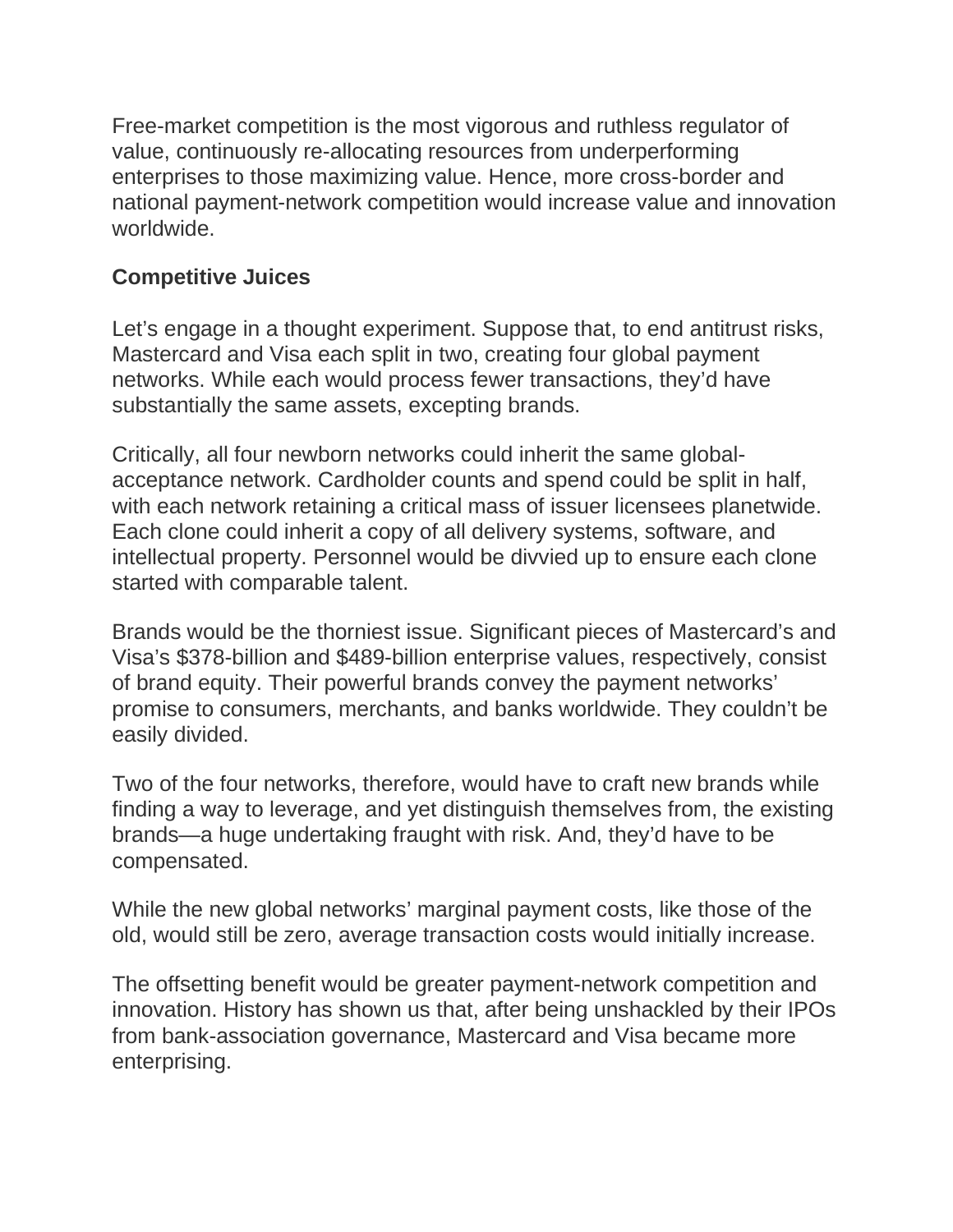Splitting them up would further fire their competitive juices. Visa, Visa's clone, Mastercard, and Mastercard's clone would compete more fiercely planetwide for cross-border and national payments and would likely take different approaches. They'd be each other's most formidable rivals in many markets.

One or several of the new global payment networks might focus more on mobile network operators, tech platforms, penetration of national markets, digital currencies, or adjacent business-to-business and interbank payments. Several might become less (or more) woke. To gain share, several might get more aggressive on price; others might focus on boosting issuer value.

## **Persistent Protectionism**

Still, while creating four competing global payment networks would put to bed most genuine antitrust concerns, protectionist sentiments wouldn't be assuaged. EU regulators would still stew in their euro-mercantilist juices because the four pan-European payment networks would be American.

Chinese regulators would remain keen to bar American payment networks, including PayPal, American Express, and Discover, from penetrating their domestic market.

To be sure, US-domiciled payment systems have been used as instruments of American foreign policy. To differentiate itself, one of the new networks might move to a more neutral jurisdiction, like Switzerland.

U.S. antitrust cases against the payment networks would become difficult, if not impossible, to make. When payment systems are viewed holistically, it has always been difficult to argue that Mastercard and Visa harmed consumers. With six national credit card networks and a dozen-plus national debit networks, the contention that the market wasn't sufficiently competitive would fail on its face.

There'd be two additional U.S. debit networks with signature-, signatureless-, PIN-, and PINless-authentication. There'd also be two more suppliers of tokens and EMV application identifiers. Debit-routing competition, consequently, would intensify.